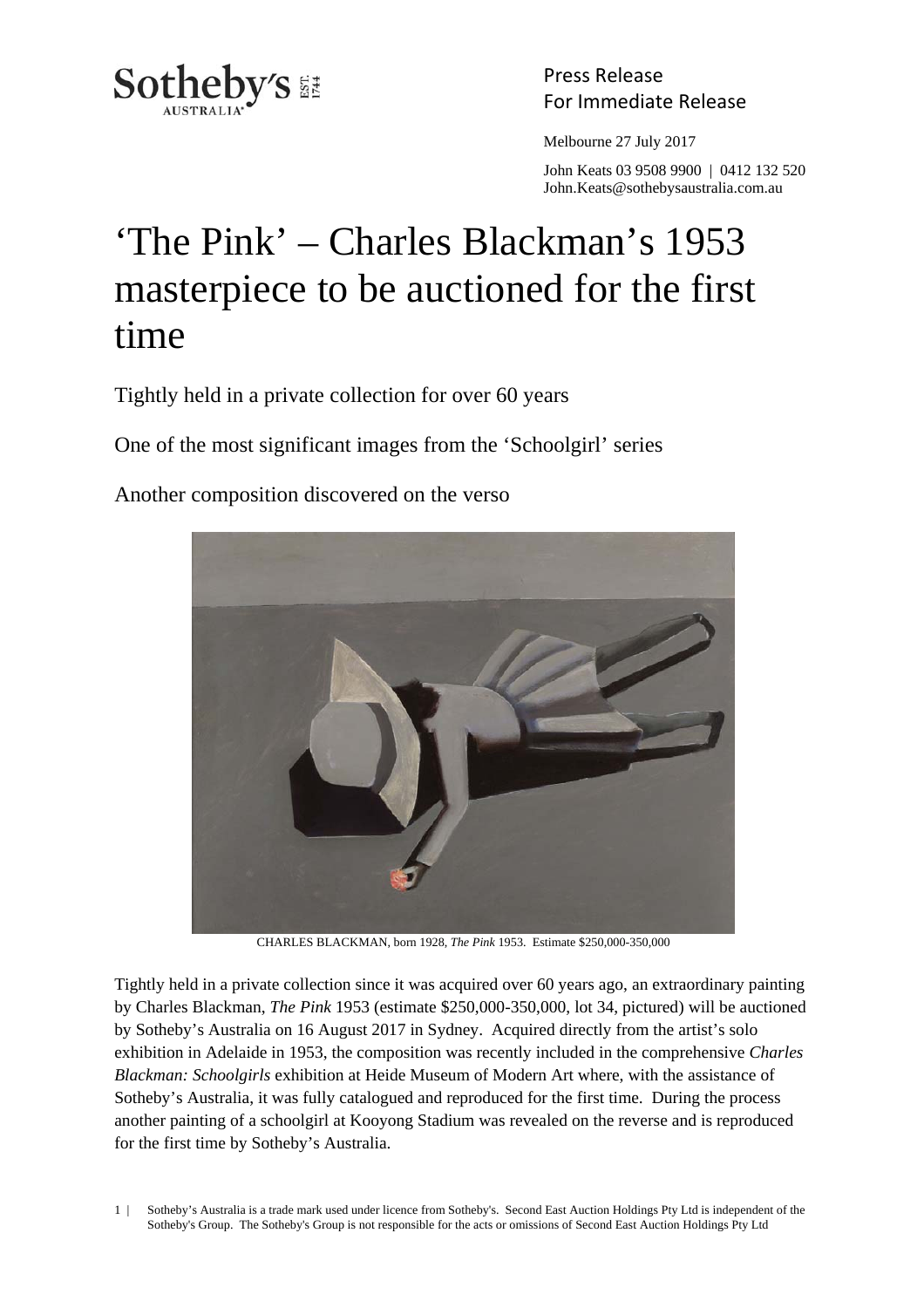

Geoffrey Smith, Chairman of Sotheby's Australia commented: '*The Pink* is one of the most significant images from the artist's schoolgirl series ever offered for auction. Blackman's *Schoolgirl* paintings are sensitive, powerful explorations of childhood. In urgent, streaky brushstrokes, in baby pinks and blues or in steely, near-monochrome grey-greens and pale ochres, Blackman's schoolgirls dance and float and cast their long shadows across claustrophobic inner city lanes and agoraphobic emptiness. We were thrilled to discover another painting on the verso of *The Pink,* a previously unknown work by the artist. We are honoured to be entrusted with such an important work by one of Australia's greatest living artists.'

Like much of Blackman's work, the *Schoolgirl* series has its origin in a synthesis of real-world experience and literary inspiration. In the early 1950s, Charles and Barbara Blackman were living in Hawthorn, and Charles would see flocks of independent schoolgirls in uniform in the streets of the neighbourhood and when walking to his casual gardening jobs. The imagery of everyday experience was focused, highlighted and shadowed in the artist's imagination by the story of the Gun Alley Murder of 1921, in which a 12 year old girl was raped and strangled in a city laneway this dark occurrence echoed another, recent



verso: CHARLES BLACKMAN, born 1928, *The Pink* 1953.



CHARLES BLACKMAN, born 1928, *There Was* 1953. Sold Sotheby's Australia for \$840,000 May 2017

murder closer to home, the bashing of his wife's university friend Betty Shanks.

One of the most subtle and beautiful touches in *The Pink* – and its companion composition *There Was* (sold Sotheby's Australia for \$840,000 May 2012) – is the careful placement of the delicate flower in the schoolgirls' hand. In an overall monotone composition, this burst of pink enhances the dreamlike quality of the work. It underscores the painting's tone of emotional fragility, its sense of imminent collapse – or flight.

Works from Charles Blackman's *Schoolgirl* series are held in Australia's major public collections, including the Art Gallery of New South Wales, Sydney; Heide Museum of Modern Art, Melbourne; Museum & Art Gallery of the Northern Territory, Darwin; National Gallery of Australia, Canberra; National Gallery of Victoria, Melbourne; Parliament House Collection, Canberra; and TarraWarra Museum of Art, Victoria.

## **AT A GLANCE**

CHARLES BLACKMAN, born 1928 *The Pink* 1953 enamel paint on composition board 74.6 x 100 cm Estimate \$250,000-350,000

2 | Sotheby's Australia is a trade mark used under licence from Sotheby's. Second East Auction Holdings Pty Ltd is independent of the Sotheby's Group. The Sotheby's Group is not responsible for the acts or omissions of Second East Auction Holdings Pty Ltd